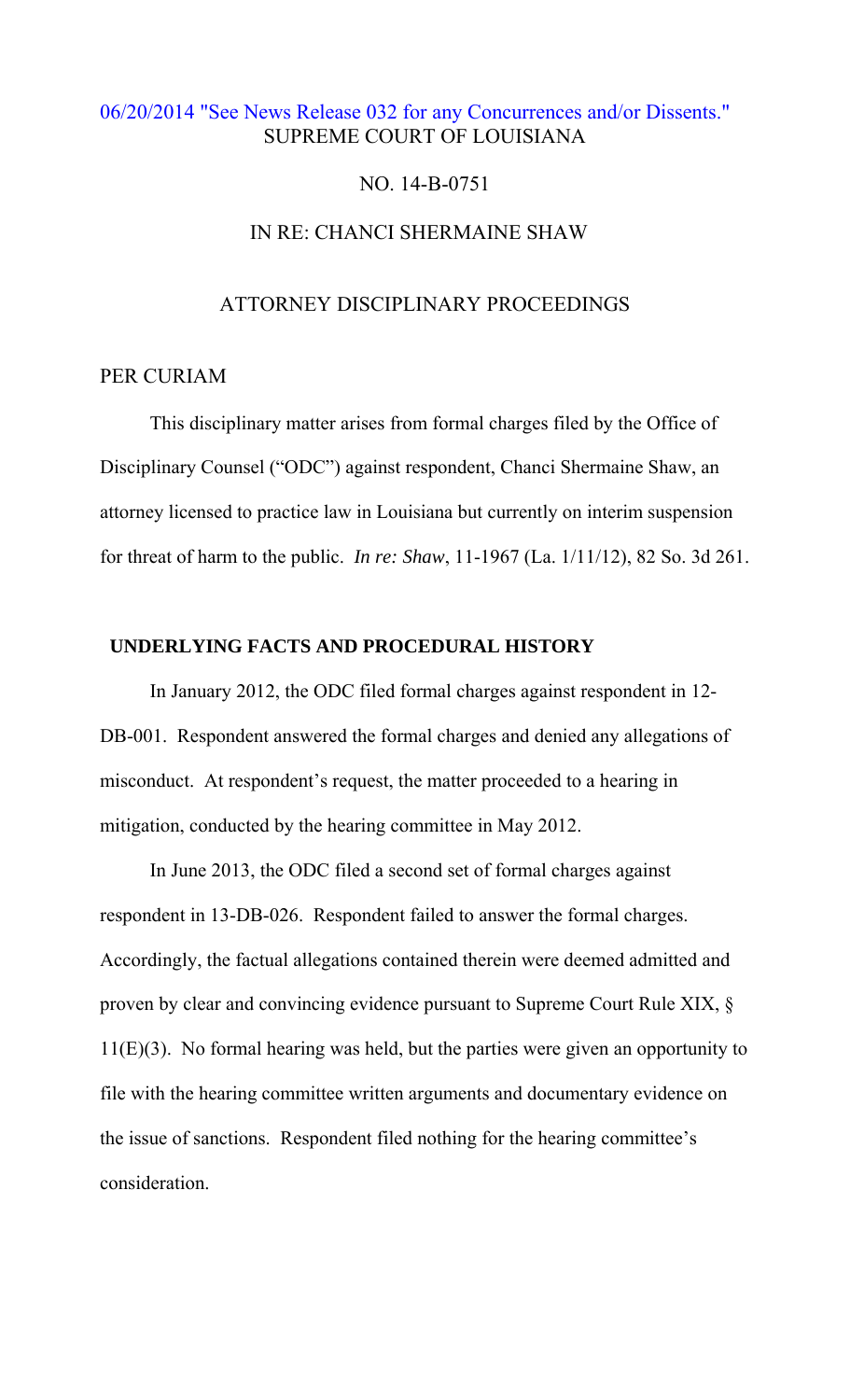Thereafter, the two sets of formal charges were consolidated by order of the disciplinary board. The board subsequently filed in this court a single recommendation of discipline encompassing both sets of formal charges.

#### 12-DB-001

 In April 2004, Christine Fontenot hired respondent to represent her in a personal injury claim. Thereafter, respondent failed to keep Ms. Fontenot informed of the progress of the representation. Respondent also filed suit on behalf of Ms. Fontenot after prescription had run, entered into a settlement without advising Ms. Fontenot that she had done so, and failed to pay Ms. Fontenot any of the settlement proceeds or provide her with an accounting of the settlement.

In her written response to the disciplinary complaint, respondent alleged the matter settled for \$10,000 with Ms. Fontenot's approval and consent. However, counsel for the defendant advised the matter settled instead for \$12,500. Respondent has not accounted to the ODC for the settlement proceeds, despite being asked to do so. Respondent has not cooperated with the ODC in the investigation or responded to the ODC's request for additional information.

The ODC alleged respondent's conduct violated the following provisions of the Rules of Professional Conduct: Rules 1.2 (scope of the representation), 1.3 (failure to act with reasonable diligence and promptness in representing a client), 1.4(a) (failure to communicate with a client), 1.4(b) (a lawyer shall give a client sufficient information to participate intelligently in decisions concerning the objectives of the representation), 1.15(a) (safekeeping property of clients and third persons), 1.15(d) (a lawyer shall promptly deliver to a client or third person any funds or other property that the client or third person is entitled to receive), 1.15(e) (when in the course of representation a lawyer is in possession of property in which two or more persons claim interests, the property shall be kept separate until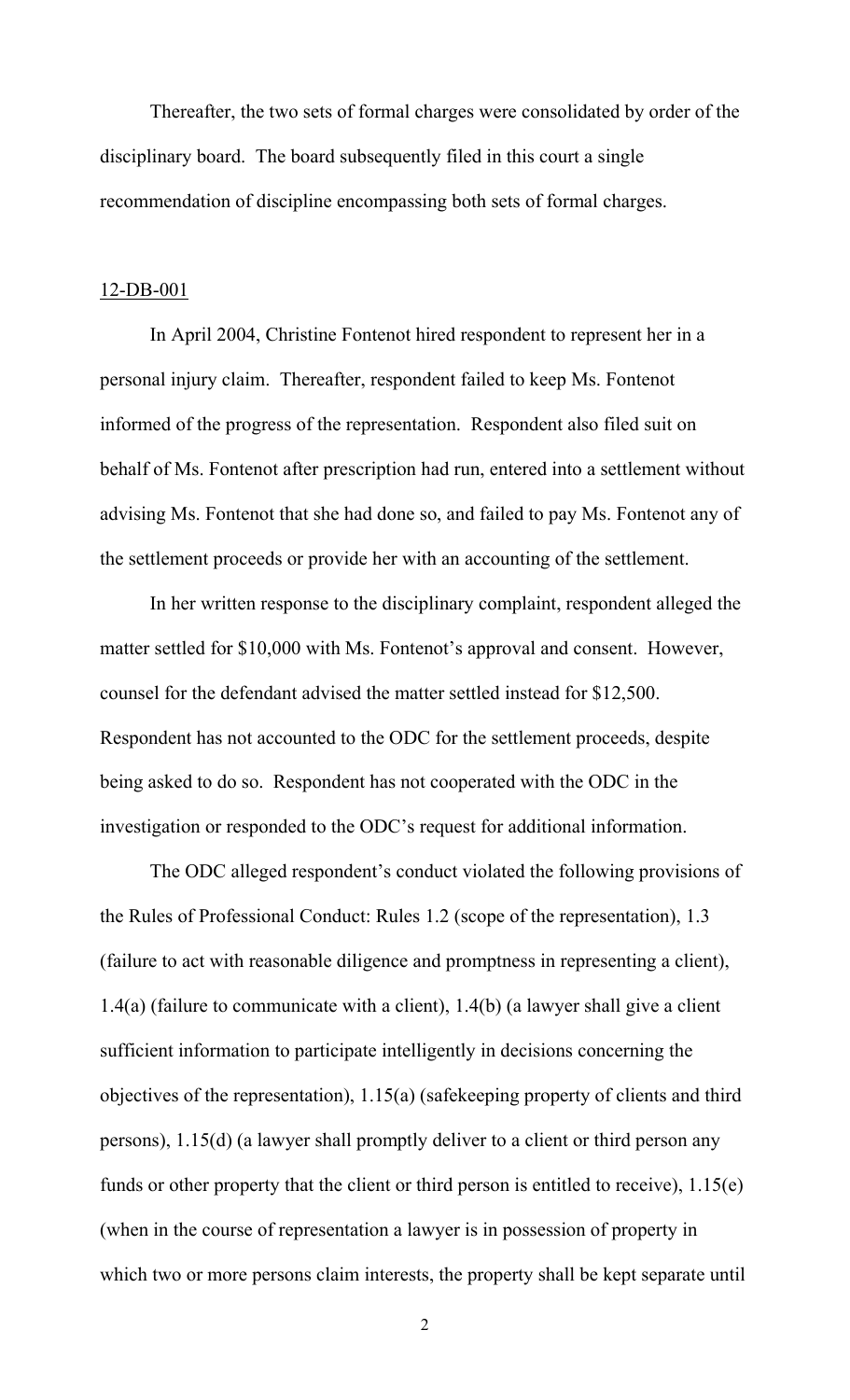the dispute is resolved), 1.16(d) (obligations upon termination of the representation), 8.1(b) (knowing failure to respond to a lawful demand for information from a disciplinary authority), 8.1(c) (failure to cooperate with the ODC in its investigation), 8.4(a) (violation of the Rules of Professional Conduct), and 8.4(c) (engaging in conduct involving dishonesty, fraud, deceit, or misrepresentation).

### *Mitigation Hearing*

 As previously indicated, respondent answered the formal charges in 12-DB-001. She denied any misconduct, but requested a hearing in mitigation, which was conducted by the hearing committee in May 2012. Respondent did not appear at the hearing and was not represented by counsel. The ODC introduced documentary evidence and called witnesses to testify before the committee.

### *Hearing Committee Report*

After considering the testimony and evidence presented at the hearing, the hearing committee determined the factual allegations of the formal charges were proven by clear and convincing evidence. The committee also determined respondent violated the Rules of Professional Conduct as alleged in the formal charges.

The committee further determined the applicable baseline sanction in this matter is suspension. In aggravation, the committee recognized respondent's pattern of failing to cooperate with the ODC throughout these proceedings. It found no mitigating factors present.

Considering respondent's misconduct in light of the prior jurisprudence of this court, the committee recommended respondent be suspended from the practice of law for one year and one day. The committee also recommended that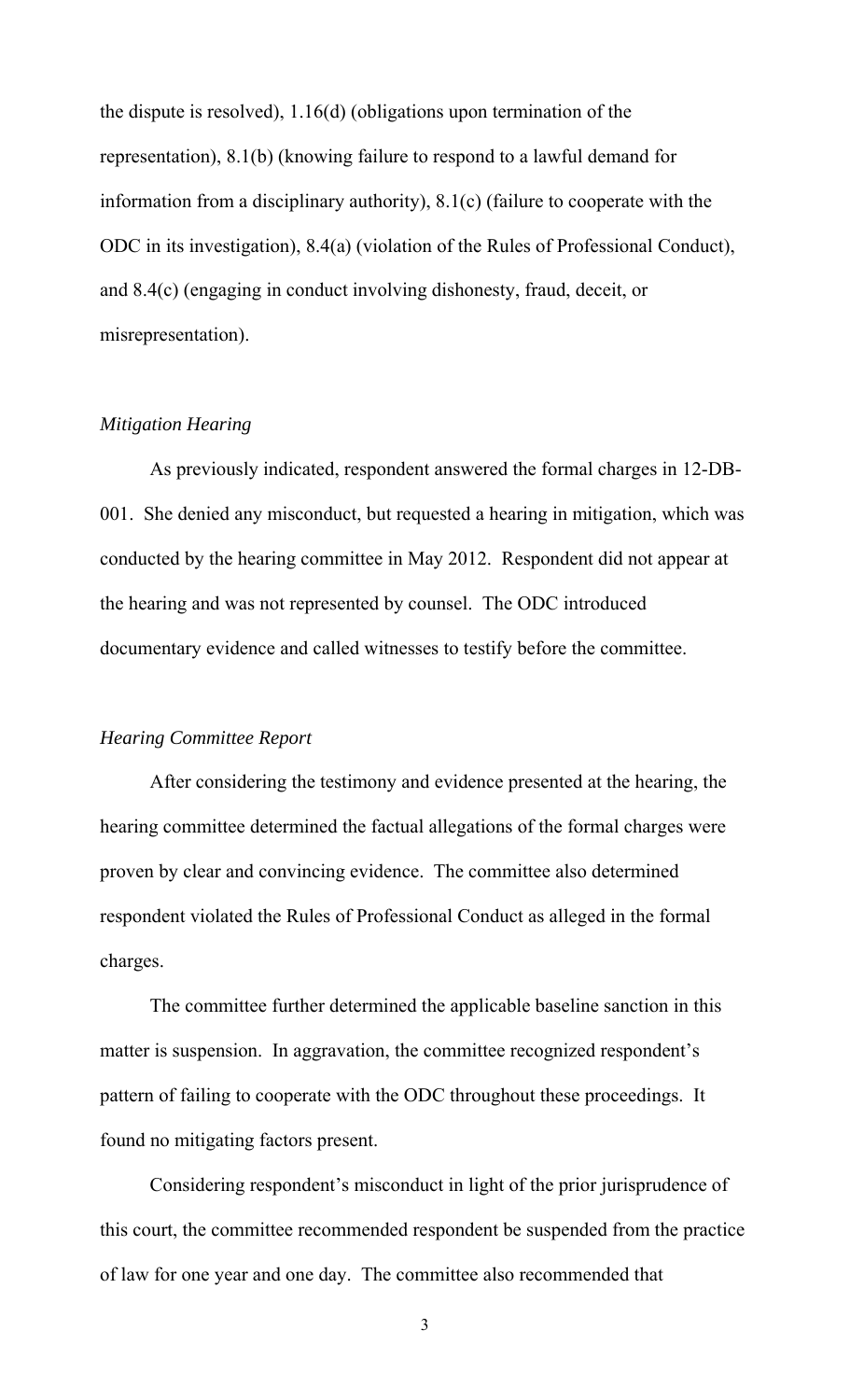respondent attend the Louisiana State Bar Association's Ethics School prior to seeking reinstatement. The committee further recommended respondent make restitution to Ms. Fontenot in the amount of \$5,722, the amount of Ms. Fontenot's unpaid medical bills, plus legal interest.

Neither respondent nor the ODC filed an objection to the hearing committee's recommendation.

#### 13-DB-026

On November 17, 2011, a grand jury in East Baton Rouge Parish returned an indictment charging respondent with two counts of felony theft by fraud and two counts of filing false public records. *State v. Shaw*, No. 11-11-0604 on the docket of the 19<sup>th</sup> Judicial District Court for the Parish of East Baton Rouge. On May 2, 2013, respondent pleaded guilty to Count I of the indictment, which charged her with theft by fraud of fifteen hundred dollars or more, a felony, in violation of La. R.S.  $14:67(A)(B)(1)$ .<sup>1</sup> Count I of the indictment reads as follows:

> On or about December 1, 2007, through and/or including on or about November 17, 2011, the defendant herein committed the Theft of Fraud of fifteen hundred (\$1,500) dollars or more, in that the defendant knowingly submitted false information for the purpose of obtaining greater compensation than that to which Helping Hands and the defendant were legally entitled for furnishing services when the defendant falsified a Medicaid "provider agreement" application to conceal the true ownership of Helping Hands of South Louisiana, Inc., criminal convictions of one of the owners, disciplinary

 $\overline{a}$ 

B. (1) Whoever commits the crime of theft when the misappropriation or taking amounts to a value of one thousand five hundred dollars or more shall be imprisoned, with or without hard labor, for not more than ten years, or may be fined not more than three thousand dollars, or both.

 $<sup>1</sup>$  La. R.S. 14:67 provides:</sup>

A. Theft is the misappropriation or taking of anything of value which belongs to another, either without the consent of the other to the misappropriation or taking, or by means of fraudulent conduct, practices, or representations. An intent to deprive the other permanently of whatever may be the subject of the misappropriation or taking is essential.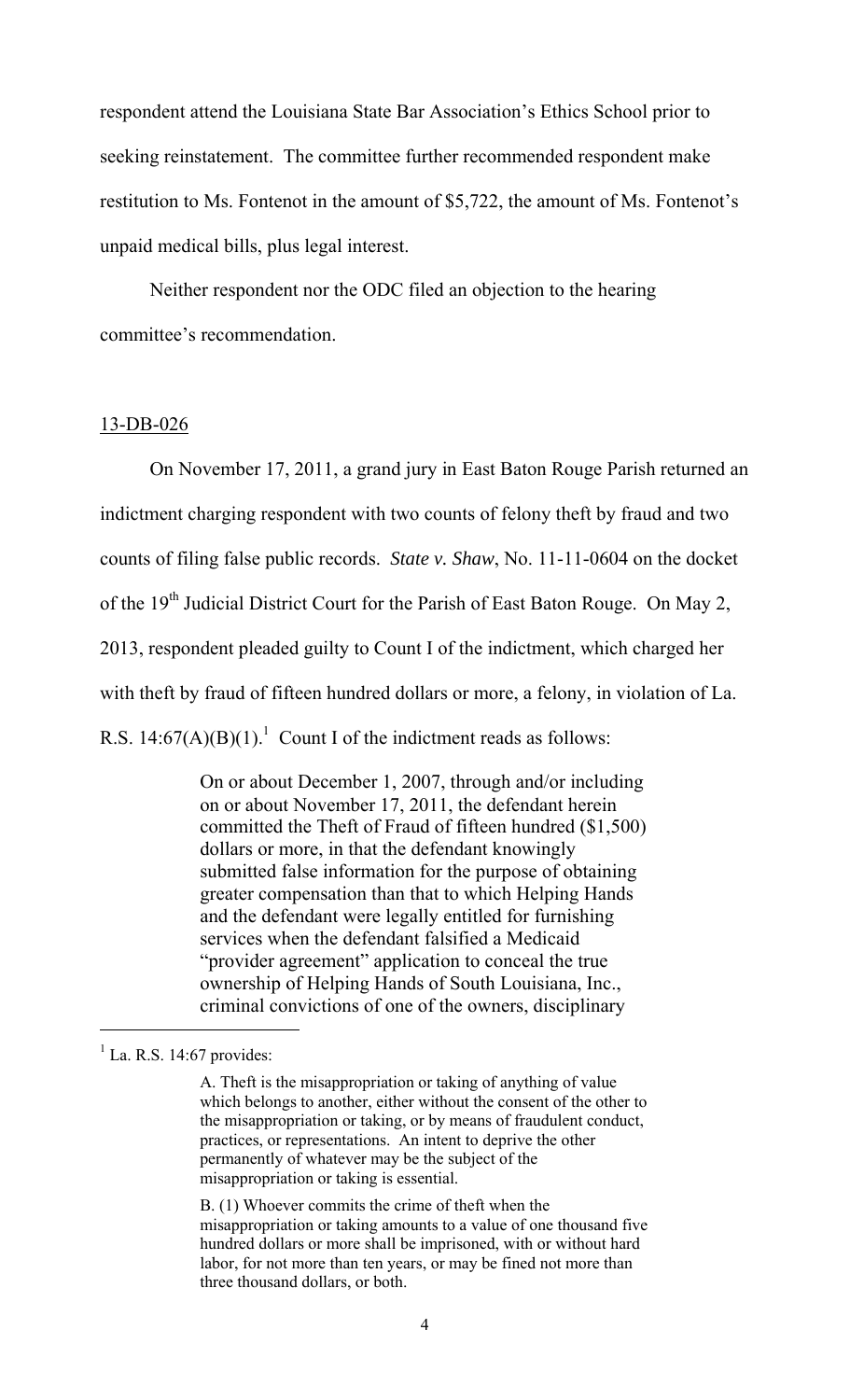action, and previous enrollment information, to obtain a Medicaid provider number. The defendant certified that to the best of her knowledge, information contained in the provider agreement is accurate and complete and agreed that concealment of a material fact may result in prosecution under applicable federal and state laws. The defendant, with intent to deprive the State of Louisiana permanently of these monies, used the illegally obtained Medicaid provider number to fraudulently bill the Medicaid Program and received compensation through fraudulent means, in violation of La. R.S.  $14:67(A.)(B.)(1).$ 

The remaining counts of the indictment were dismissed pursuant to a plea agreement with the state. Respondent was sentenced to serve five years at hard labor, suspended, and placed on five years active supervised probation. As a condition of her probation, respondent was ordered to make restitution to the Louisiana Department of Health and Hospitals in the amount of \$46,992.16 and to the Department of Justice in the amount of \$18,350 for the cost of her prosecution.

The ODC alleged respondent's conduct violated the following provisions of the Rules of Professional Conduct: Rules 8.4(a), 8.4(b) (commission of a criminal act that reflects adversely on the lawyer's honesty, trustworthiness, or fitness as a lawyer), and  $8.4(c)$ .

### *Hearing Committee Report*

As previously indicated, respondent failed to file an answer to the formal charges in 13-DB-026, and consequently, the factual allegations contained therein were deemed admitted.

After considering the ABA's *Standards for Imposing Lawyer Sanctions*, the hearing committee determined the applicable baseline sanction is disbarment. In aggravation, the committee recognized a dishonest or selfish motive. It found no mitigating factors.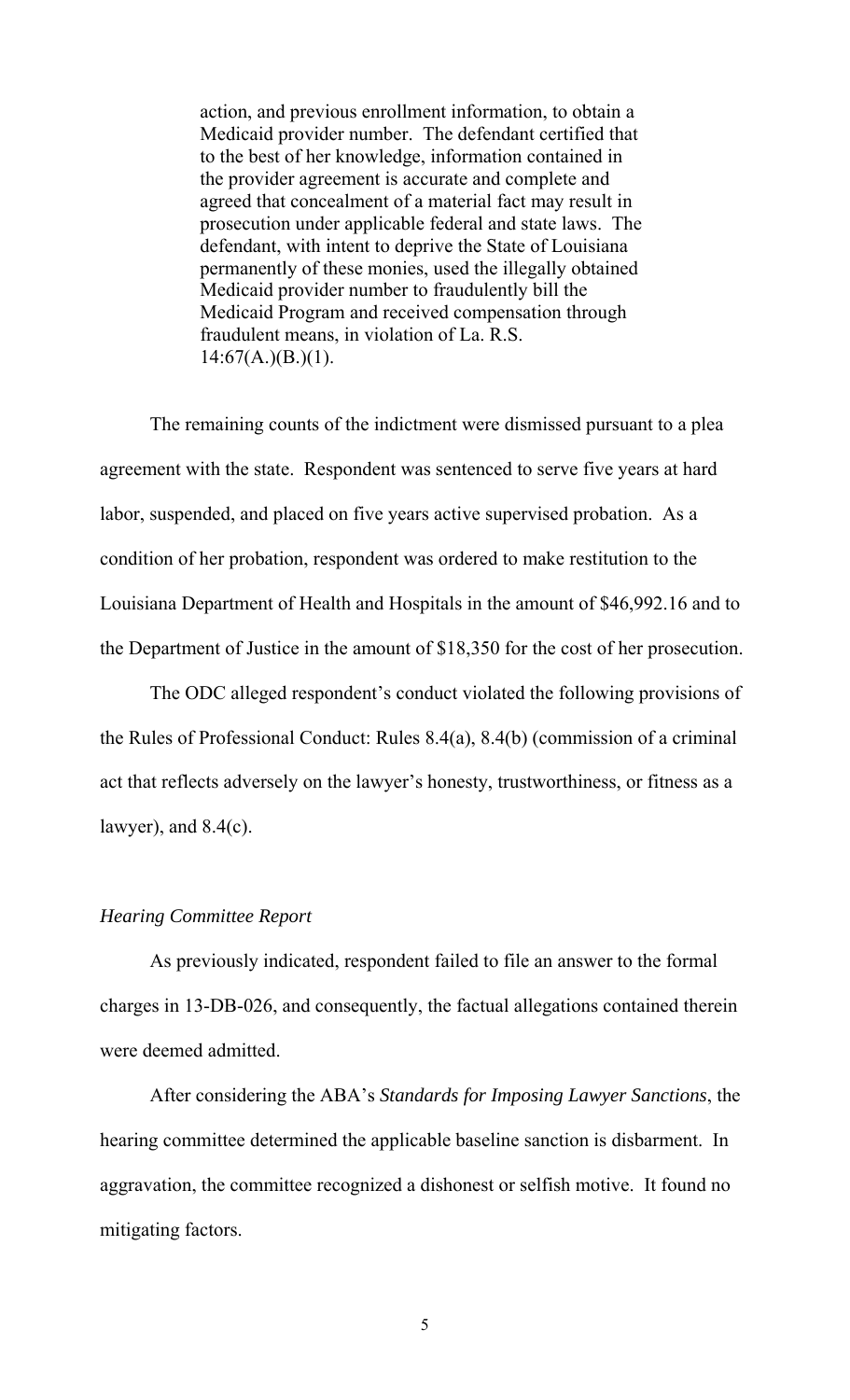Considering respondent's misconduct in light of the prior jurisprudence of this court, as well as the aggravating circumstances and lack of mitigating factors, the committee determined an upward deviation from the baseline sanction is appropriate. Accordingly, the committee recommended respondent be permanently disbarred.

Neither respondent nor the ODC filed an objection to the hearing committee's recommendation.

#### *Disciplinary Board Recommendation*

#### 12-DB-001 & 13-DB-026

 After reviewing the consolidated matters, the disciplinary board adopted the findings and conclusions of the hearing committees. The board determined the record supports a finding that respondent violated the Rules of Professional Conduct as alleged in the formal charges.

The board further determined respondent knowingly and intentionally violated duties owed to her client, the public, the legal system, and the legal profession. Her misconduct resulted in actual injury to her client and the legal profession as well as very substantial injury to the public by way of Medicaid fraud. After reviewing the ABA's *Standards for Imposing Lawyer Sanctions*, the board determined the baseline sanction is disbarment.

 In aggravation, the board recognized a dishonest or selfish motive, multiple offenses, bad faith obstruction of the disciplinary proceeding by intentionally failing to comply with the rules or orders of the disciplinary agency, indifference to making restitution, and illegal conduct. It found no mitigating factors.

Considering respondent's misconduct in light of the permanent disbarment guidelines and the prior jurisprudence of this court, the board recommended respondent be permanently disbarred. The board also recommended respondent be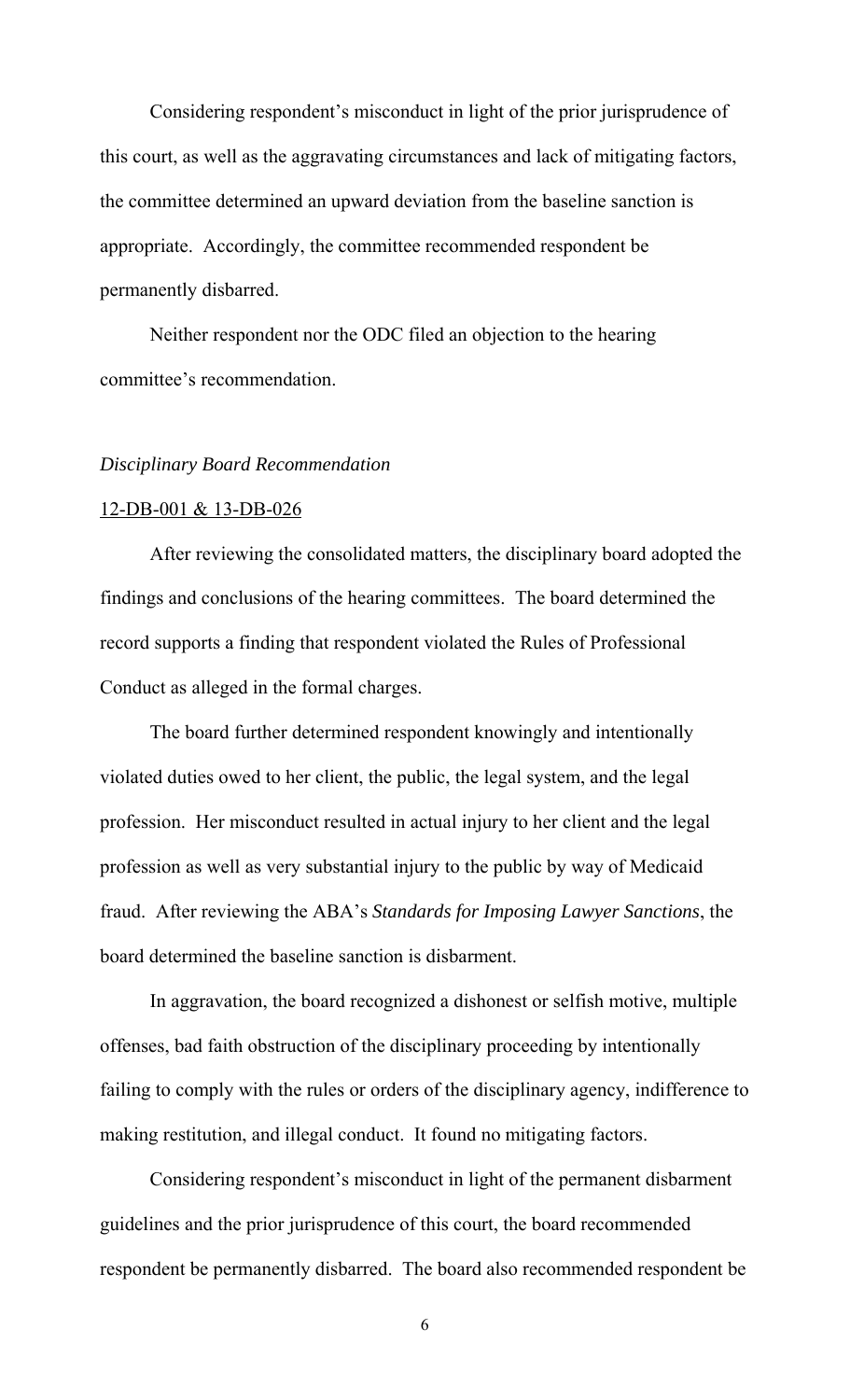ordered to pay restitution to Ms. Fontenot in the amount of \$5,722. The board further recommended respondent be assessed with all costs and expenses of these proceedings.

 Neither respondent nor the ODC filed an objection to the disciplinary board's recommendation.

### **DISCUSSION**

Bar disciplinary matters come within the original jurisdiction of this court. La. Const. art. V, § 5(B). When the disciplinary proceedings involve an attorney who has been convicted of a crime, the conviction is conclusive evidence of guilt and the sole issue presented is whether respondent's crimes warrant discipline, and if so, the extent thereof. Supreme Court Rule XIX, § 19(E); *In re: Boudreau*, 02- 0007 (La. 4/12/02), 815 So. 2d 76; *Louisiana State Bar Ass'n v. Wilkinson*, 562 So. 2d 902 (La. 1990). The discipline to be imposed in a given case depends upon the seriousness of the offense, the circumstances of the offense, and the extent of the aggravating and mitigating circumstances. *Louisiana State Bar Ass'n v. Perez*, 550 So. 2d 188 (La. 1989).

 Here, respondent stands convicted of theft by fraud. This crime is a felony under state law and clearly warrants serious discipline. The only issue to be resolved by this court is the appropriate sanction for respondent's misconduct.

The documentary evidence submitted by the ODC in this case reflects that respondent obtained certification of Helping Hands of South Louisiana, Inc. as an eligible Medicaid provider based upon a false certification of the ownership of the company. Between 2007 and 2011, she used the illegally obtained Medicaid provider number to fraudulently bill the Medicaid program and received compensation through fraudulent means. Under these facts, and considering